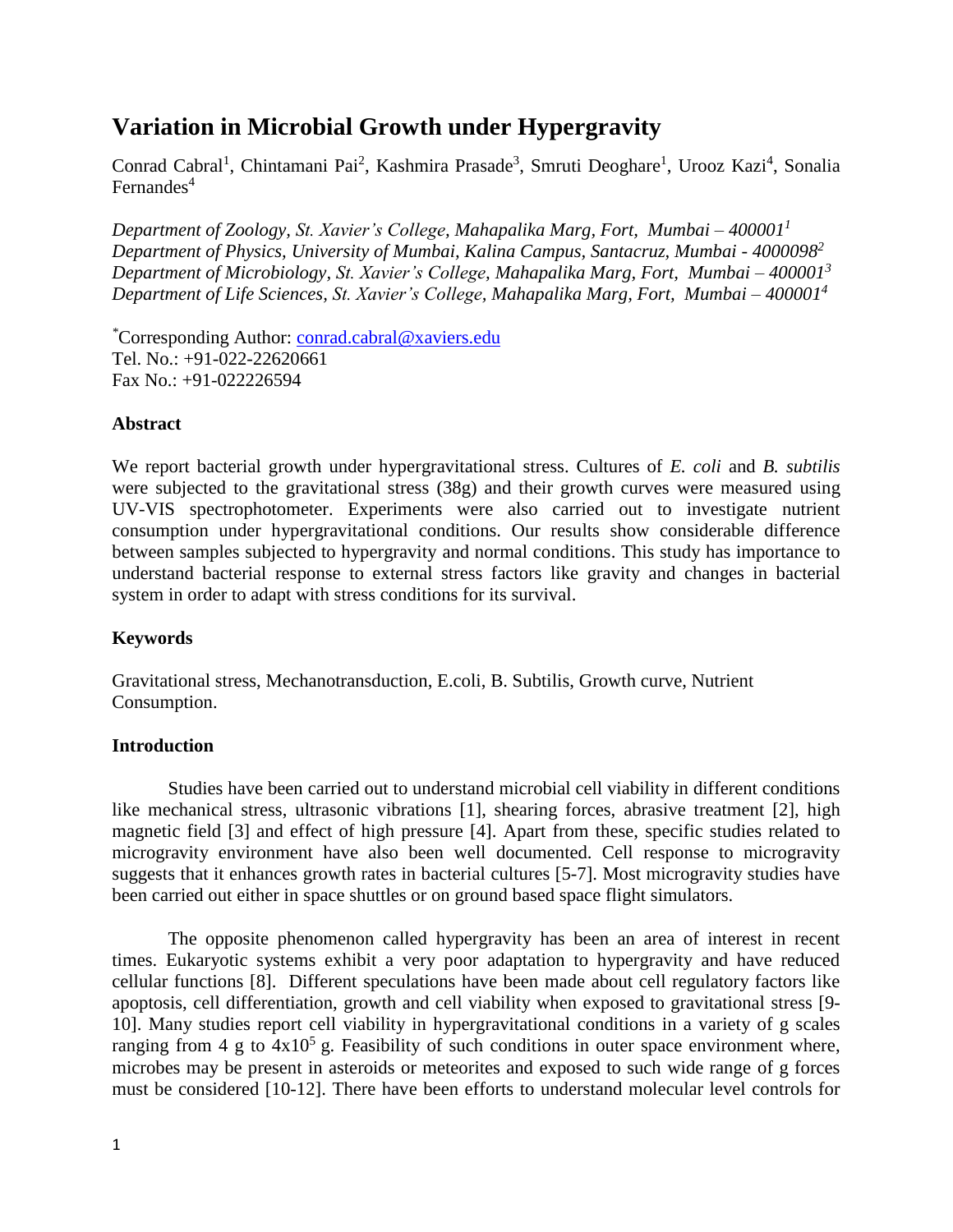the above mentioned cell alterations observed during hypergravity. The following paper concentrates on studying the bacterial cell response under hypergravity (38g) by measuring bacterial growth curve and nutrient consumption rates.

#### **Materials and methodology**

#### **Growth Curve Experiments**

*E.coli* (K12) a gram negative rod is found in normal gut flora of warm blooded organisms. B. subtilis is a gram positive rod found mainly in soil. The bacteria were selected because of their opposite gram nature and the fact that *B.subtilis* is a sporulating bacterium while *E.coli* is not. Overnight grown cultures at 37°C were inoculated in sterile Luria broth and incubated at 37<sup>o</sup>C in a waterbath incubator Shaker (Trishul) at 150 rpm. Aliquots were taken at stipulated time points under sterile conditions. These aliquots were assayed for optical density (OD) at 600 nm in a UV-Vis spectrophotometer (Shimadzu UV-VS 1700). This procedure was followed for *E.coli* and *B.subtilis* control samples i.e. 1 x g.

For simulating the hypergravity condition a centrifuge (REMI-RMI2C) was used. The radius of the rotor was 6 cm to the point of the tubes and the angle of the tubes with respect to the horizontal were 30°. The cultures were grown in sterile microcentrifuge tubes (MCTs) (1.5ml) (Axygen). The initial inoculum concentration was the same in all tubes  $({\sim}10^9$  per ml) that were subject to hypergravity and control conditions. The experimental tubes were spun at 750 rpm thus inducing a gravitational acceleration of approximately 38 x g. Precautions were taken to avoid cell pelleting in the MCTs. At stipulated time intervals, each MCT was taken out from the centrifuge and assayed in similar fashion as the control samples. All experiments were done in triplicates.

#### **Measuring Cell viability**

Saline suspensions of the culture was made and subjected to the conditions of normal growth and hypergravity to rule out cell death occurring during hypergravity due to cell to cell collision or frictional forces arising due to centrifugation and viscosity of liquid,. The suspensions were then assayed at specific time intervals during bacterial growth curves to check cell viability. Cell viability was assayed using the colony forming unit (CFU) method for enumerating bacterial cells.

#### **Nutrient Consumption Assay**

The nutrient consumption assay was done to check whether the reduced growth rate is a direct result of the reduction in nutrient intake of cells. M9 minimal media supplemented with 1% Glucose was used as a nutrient source. The inoculum load was the same as in the growth curve experiments. The glucose concentrations was assayed using the DNSA method of Glucose estimation. The remnant glucose gives a direct estimation of glucose consumption at different time intervals of bacterial growth in controlled and experimental (hypergravity) conditions. DNSA was assayed UV-VIS (Shimadzu UV-VS 1700) at 540 nm.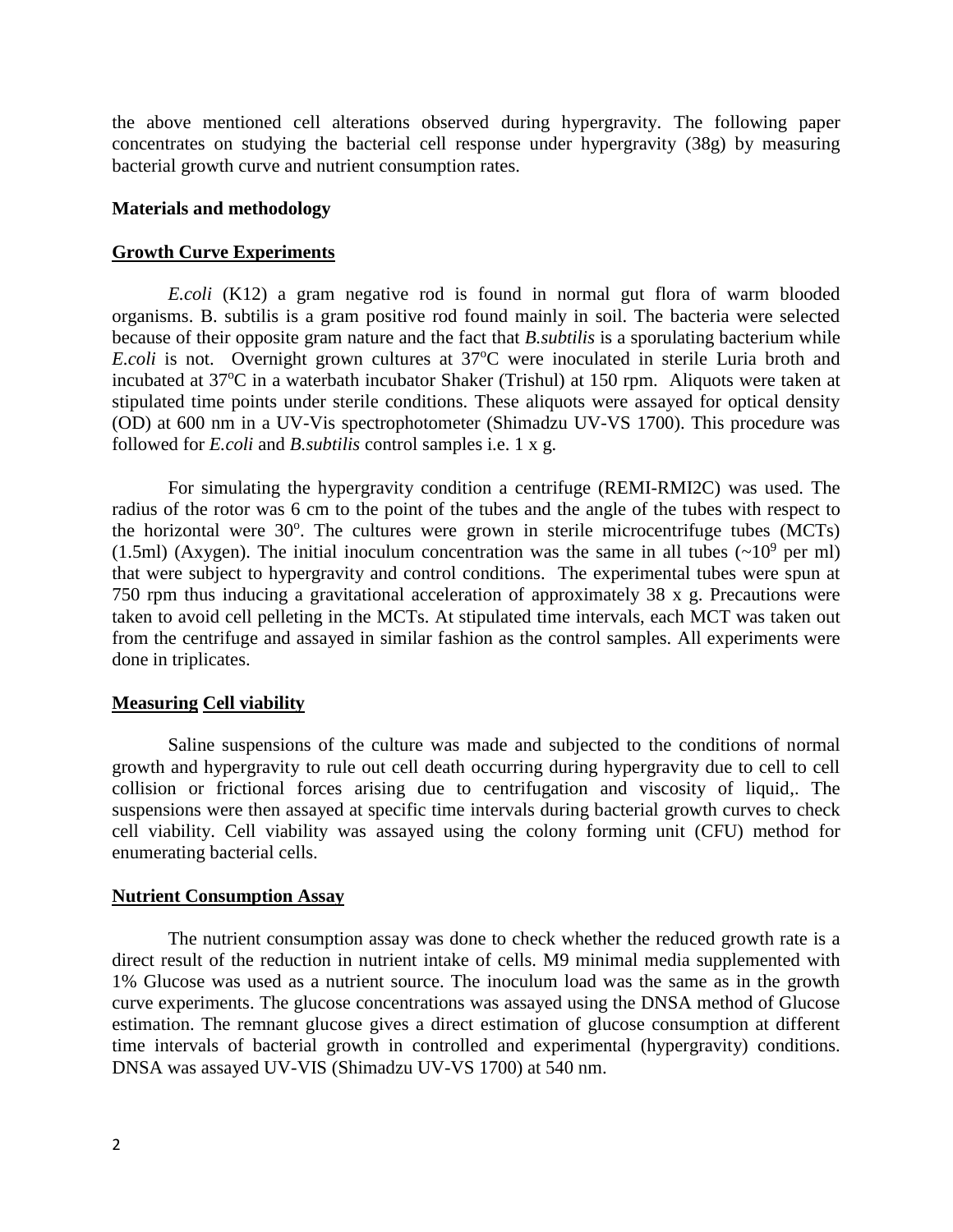#### **Results and discussions**

*E.coli* and *B. subtilis* showed a remarkable difference in growth marked by OD, between the control and hypergravity treated cells (fig. 1 & fig. 2). When compared with the control, the treated cells show a reduction in growth starting from the time the cells enter the logarithmic phase of growth. The lag phase shows no noticeable difference between the two cultures as this is considered the phase of acclimatization. The difference between the growth rates of both the control and treated cells was observed to vary from a minimum of 24% to a maximum of 55% in *E.coli* and from 12% to 61% in *B.subtilis.* Both cultures (controls and experimental) entered the log and stationary phases almost simultaneously. No previous studies have reported growth curve analysis of the cells especially under hypergravity.

Cell viability was measured to investigate reasons behind the growth patterns exhibited by the cultures subjected to hypergravity. It is interesting to find, that though both cultures show noticeable difference in growth rates between control and hypergravity cells, there was no significant difference between the cell viability counts for both. This indicates that the reduced growth rate is due to changes occurring in the cell in order to adapt to hypergravitational stress rather than cell death occurring due to internal local factor like collisions and friction among bacterial cells. This supports a previous study based on cell viability under similar conditions [10].

DNSA was done to understand the factors influencing cell growth when subjected to hypergravity (fig. 3). The result shows that the glucose consumption for both (control and hypergravity) cultures were different. The control cells reached a state of complete nutrient depletion in 6 hrs well before the experimental cells which took 10 hours to reach the same state. This study shows that metabolic activities in the cell are affected due to hypergravity. This may give an insight to understand system biology of bacterial cell and its dynamics during stress signal transduction.

A growth curve experiment was done using M9 minimal media and growth rates were obtained for both hypergravity and control cultures. The growth rate obtained was then superimposed with the glucose consumption graph for Control and Hypergravity cultures (fig. 4). The graph shows that though there is a reduction in cell density in hypergravity treated cells, both cultures show maximum rate of growth at the same time approximately 240 minutes. This is in accordance with our above growth curve data in which, it is seen that though cell density is reduced considerably in hypergravity treated cells, they do enter log and stationary phases at the same time points as the control cells.

The work done clearly shows that conditions like hypergravity affect cellular growth and nutrient uptake of bacterial cell. Even though the cells were subjected to 38g they showed a typical growth curve pattern with reduced growth rates. It is interesting to note that the cell duplication time increased 3 fold the normal for *E.coli* from 25 min. for a control culture to 72 min. in the hypergravity state. This can lead to understanding the cell adaptation process in the cells when subjected to hypergravity. Such experiments can reveal bacterial growth in outer space rocks undergoing high accelerations, collisions and their response to external stress factors.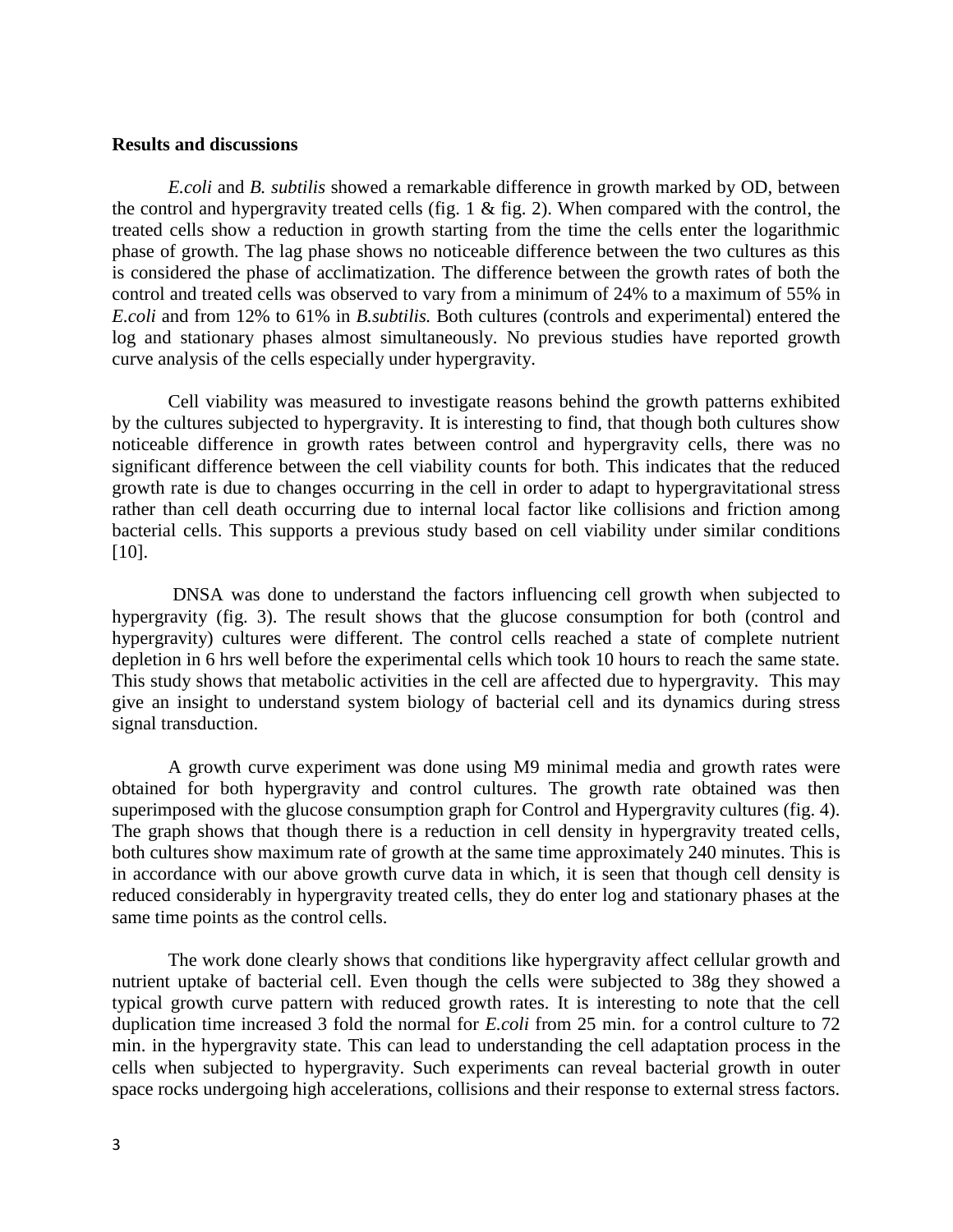#### **Acknowledgement**

The authors thank Principal, St. Xavier's college for the support given to carry out the experiments in the Central Instrumentation Facility (CIF). We are grateful to Dept. of Zoology, Dept. of Microbiology, Dept. of Botany St. Xavier's College for their constant support. We are also grateful to Mr. Melwyn for the maintenance of our set-up.

#### **References**

- *1.* F. Sachs**,** *Sensory transduction*, Rockfellar University Press, New York. (1992) 241.
- *2.* B. Martinac, *Thermodynamics of membrane receptors and channels*, CRC Press, BocaRatom (1993) 327.
- *3.* A. Mahdi , P. A. Gowiand, P. Mansfield, R. E. Coupland, R. G. Llyod, *The effects of static 3.0 T and 0.5T magnetic fields and the echo-planar imaging experiment at 0.5T on E.coli.,* Br. J. Radiol.67 (1994) 983.
- *4.* J. Raso, G. Barbosa-Canovas, B. G. Swanson, *Sporulation temperature affects initiation of germination and inactivation by high hydrostatic pressure of Bacillus cereus*, J. Appl. Microbiol., 85 (1997) 17.
- *5.* P. Bouloc, R. D'Ari, *E.coli metabolism in space*, J. Gen. Microbiol., 137 (1991) 2839.
- *6.* M. A. Kacena, P. E. Leonard, P. Todd, M. W. Luttges, *Low gravity and inertial effects on the growth of E.coli and B.subtilis in the semi-solid media*, Aviat. Space Environ. Med., 68 (1997) 1104.
- *7.* J. W. Wilsona, C. M. Ott, K. H. Bentrup, R. Ramamurthy, L. Quick, S. Porwollik, P. Cheng, M. McClelland, G. Tsaprailis, T. Radabaugh, et. al., *Space flight alters bacterial gene expression and virulence and reveals a role for global regulator Hfq*., PNAS, 104 (2007) 16299.
- *8.* L. B. Alexandrov, S. Alexandrova, A. Usheva, *Computer Modeling Describes Gravity-Related Adaptation in Cell Cultures,* PLOS ONE 4(12) (2009) e8332.
- *9.* D. Ingber, *How cells (might) sense microgravity*, FASEB Journal 13 (1999) S3.
- *10.* N. Yoshida, T. Minamumura, T. Yoshida, K. Ogawa, *Effect of hypergravitational stress on microbial cell viability*, J. Biosci. Bioeng., 88(3) (1999) 342.
- *11.* R. Remus, D.Wiens, *The effects Hypergravity on the Morphology of Xenopus embryos*, Amer. J. of Undergrad. R., 7(2) (2008) 19.
- *12.* S. Deguchi, H. Shimoshige, M. Tsudome, S. Mukai, R. Corkery, S. Ito, K. Horikoshi, *Microbial growth at hyperaccelerations up to 403,627 x g*, PNAS, 108(19) (2011) 7997.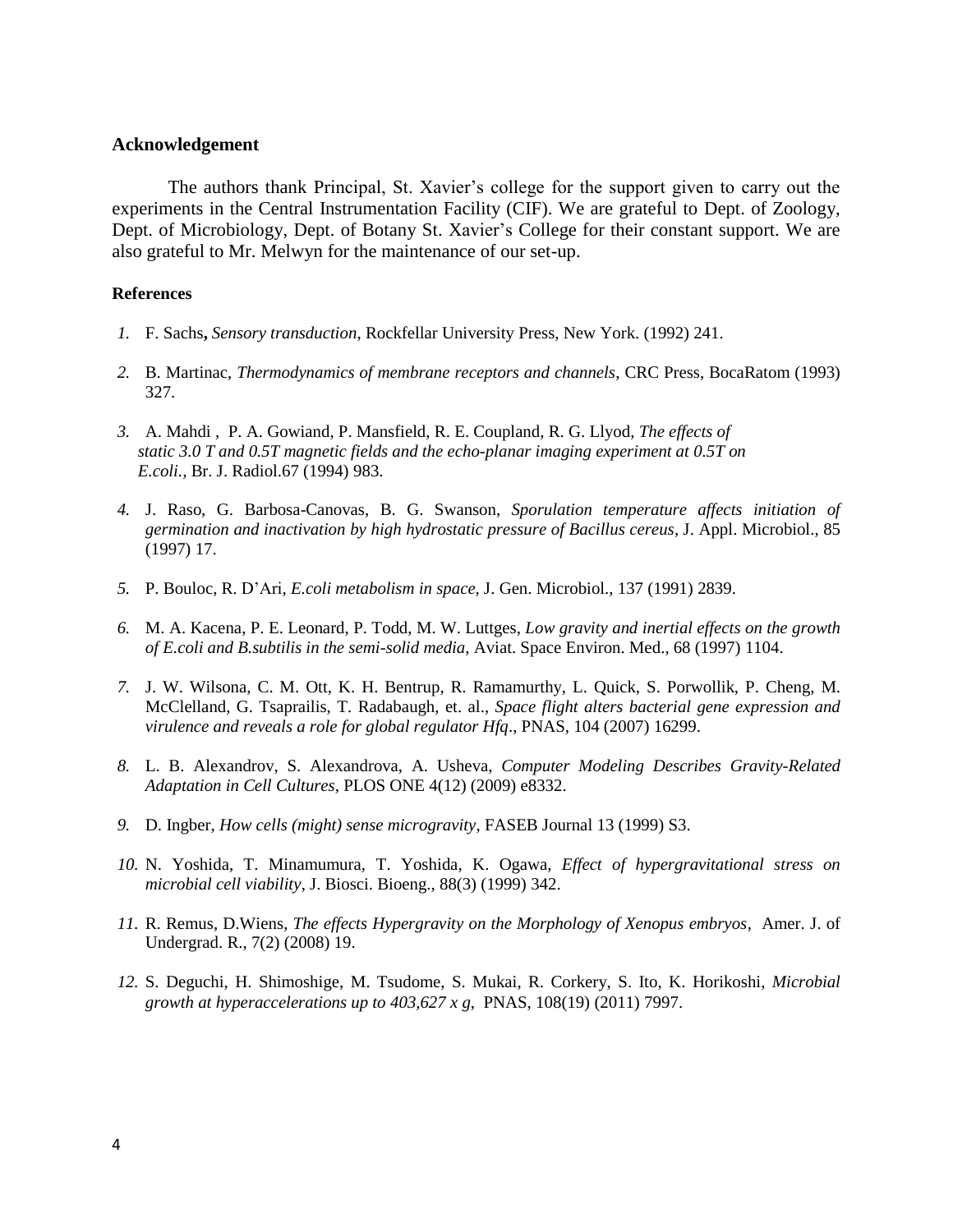## **Figure Legends:**



**Fig. 1:** Growth curve of *E.coli* under control and hypergravity conditions.



**Fig. 2:** Growth curve of *B.subtilis* under control and hypergravity conditions.